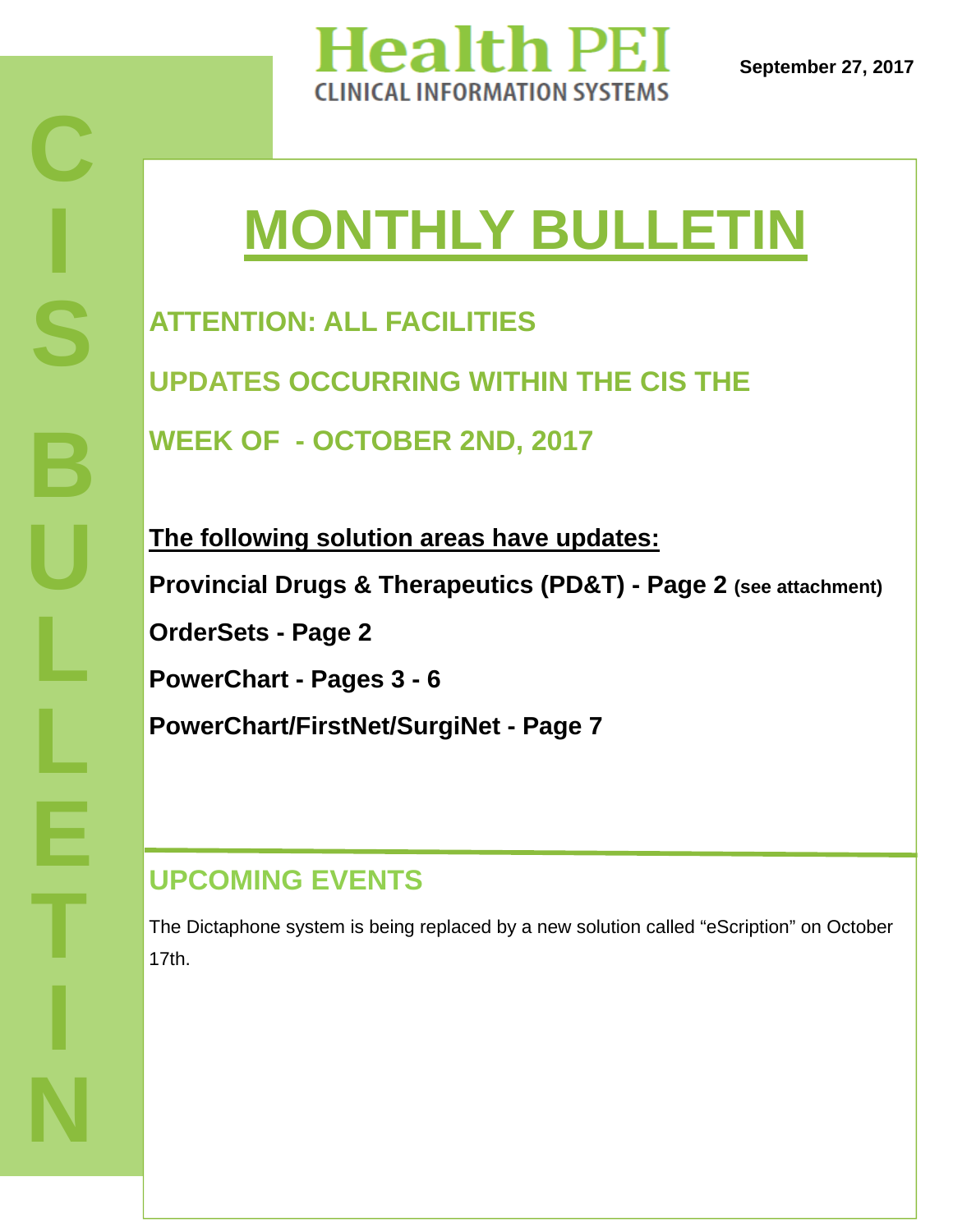

## **Provinical Drugs & Therapeutics (PD&T) Update:**

Please see attached memo regarding the addition of Basaglar (insulin glargine) to formulary.

# **Order Set updates:**

**VTE Prophylaxis Order Sets -** Dalteparin will be removed as an option from all order sets containing VTE prophylaxis orders. VTE prophylaxis order sentences for enoxaparin have been previously expanded to include options for special patient populations (ie: renal impairment and obesity). A separate PD&T Communication will be distributed in October outlining the rationale for this change.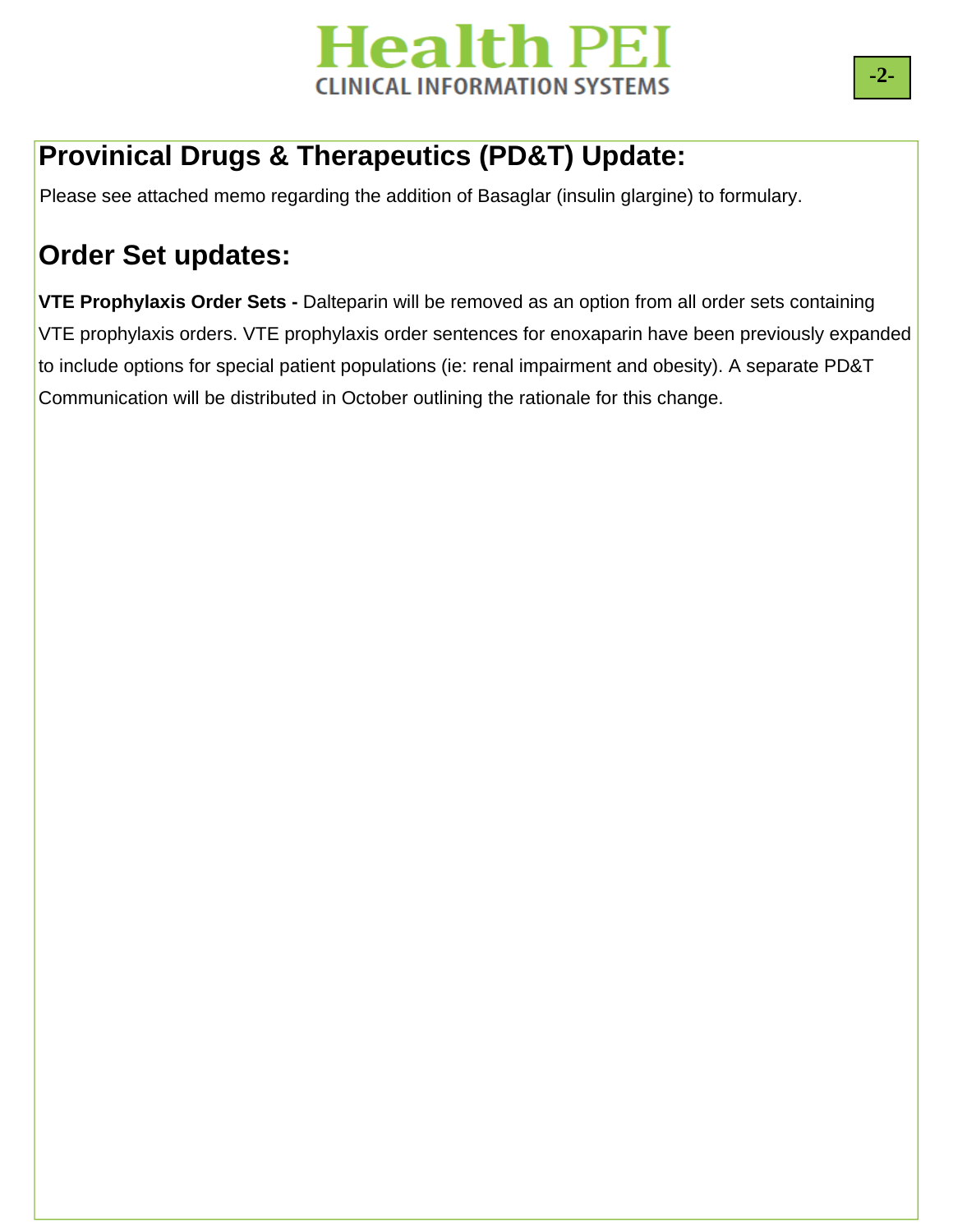# **Health PEI CLINICAL INFORMATION SYSTEMS**

# **PowerChart Updates:**

**C**

#### **Changes related to the new High Alert Medication Policy:**

Health PEI has identified specific high-alert medications that require an independent double check. (*Please contact your Clinical Educator for more details)* 

#### **The following updates have been made to the system to accommodate the new policy for High Alert Medications:**

A new link icon referencing the medications requiring an independent double check will be located on the PC and SN toolbar. The link opens a document that identifies the medications that require an independent double check prior to administration.



| heparin                                                                                                                                                             |                   |                                       |  |
|---------------------------------------------------------------------------------------------------------------------------------------------------------------------|-------------------|---------------------------------------|--|
| 5,000 unit(s), Subcutaneous, Injection, Once, ** Independent Double Check                                                                                           |                   |                                       |  |
| Required ***, Start: 2017-Jul-07 14:00, Stop: 2017-Jul-07 14:00                                                                                                     |                   |                                       |  |
| heparin                                                                                                                                                             |                   |                                       |  |
| heparin: ZZ TEST, QEH 8 THREE                                                                                                                                       |                   |                                       |  |
| $T + 8$<br>heparin<br>5,000 unit(s), Subcutaneous, Injection, Once, *** Independent Double Check Required ***, Start:<br>2017-Jul-07 14:00, Stop: 2017-Jul-07 14:00 |                   |                                       |  |
| *Performed date / time :                                                                                                                                            | ÷<br>2017-Sep-14  | H<br>1013<br>$\overline{\phantom{a}}$ |  |
| *Performed by :                                                                                                                                                     | Test, CPOE RN, RN | đф                                    |  |
|                                                                                                                                                                     |                   |                                       |  |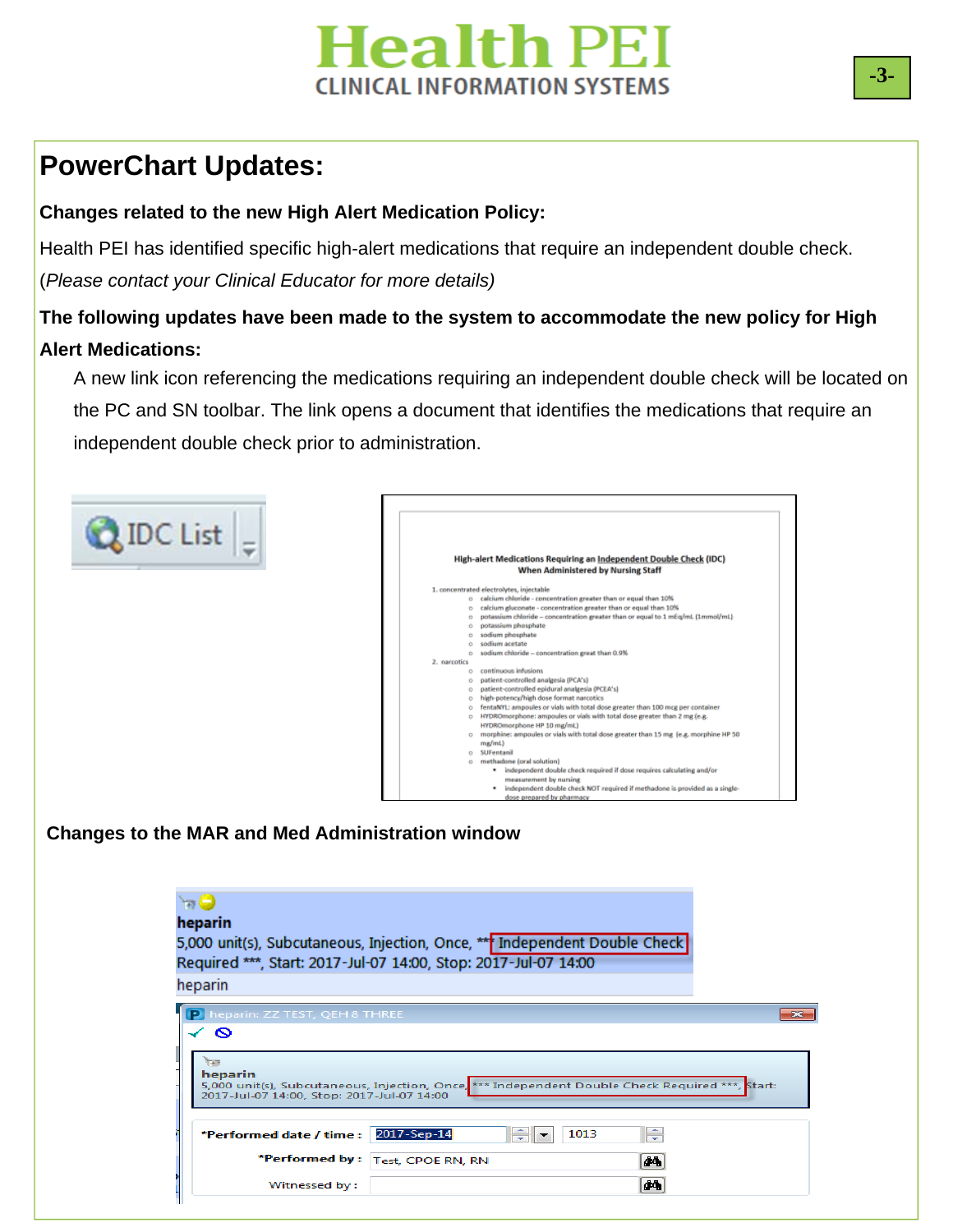

### **PowerChart Updates: (continued)**

**Update to the Adult and Pediatric Assessment forms Mental Health section:** 

|                                                               | *Performed.on: 2017-Sep-22 - 4 0637           |                                                                                        |                           |                                                                                                                                                                          |                                              |                                                       |
|---------------------------------------------------------------|-----------------------------------------------|----------------------------------------------------------------------------------------|---------------------------|--------------------------------------------------------------------------------------------------------------------------------------------------------------------------|----------------------------------------------|-------------------------------------------------------|
| Vital Signa<br><b>Elizabeth at the U</b>                      |                                               |                                                                                        |                           | <b>Adult Assessment Review</b>                                                                                                                                           |                                              |                                                       |
| Antique Tall<br><b>Adult Assessment</b>                       |                                               | Level of conscio 3 \ \ B                                                               |                           |                                                                                                                                                                          |                                              |                                                       |
| <b>Nonstrucial</b><br><b>Received</b>                         | Cramtation                                    |                                                                                        |                           | <b>Mental Health</b>                                                                                                                                                     |                                              |                                                       |
| <b>Montered Code</b><br><b>Montreal State</b>                 | Cognitive<br>Assessment                       | Disorientation                                                                         |                           | <b>Dichago</b><br>D Agkated<br><b>Cooperative</b><br>Aggressive physicals [7] Declined vital signs<br><b>D</b> Realists                                                  |                                              | Generated<br>C Unkerest                               |
| Glasgow Conc<br>Martol Health                                 |                                               | Юd<br>Affect and<br>Behavior<br>IП d                                                   | Behavior                  | Appening verbalu<br><b>Cionhèsia</b><br>$\Box$ Often:<br>Avoid: eye contact<br>Dystantic<br><b>Cluested</b><br>Combative                                                 | Appearance                                   | C Inappropriate<br>C Clier                            |
| <b>Suicide Rail E</b><br>Tommite Visual II                    |                                               | T No issues identified                                                                 | Eye Contact               | C Namal<br>C. Poo<br>C None                                                                                                                                              |                                              |                                                       |
| <b>Parriers (Pain)</b><br><b>Architectural Plats</b><br>REED! | Subjective<br>Neurological<br><b>Symptoms</b> | Ahmed gait<br>Contains/Disore<br><b>TT Districts</b><br>Mood/Affect<br><b>Downings</b> |                           | <b>D</b> Incontrol<br><b>Newcast</b><br>$\Box$ Lable<br><b>TT</b> Teatur<br>Featu<br>$\Box$ Cores<br><b>TI</b> listable<br><b>D</b> Suspicious<br>Eighnic<br>$\Box$ Args | $\Box$ Fist<br>$\Box$ Diher                  |                                                       |
| Onl Health As<br><b>Newsman Rd</b><br><b>Chaud Tiabach</b>    | Mental Health<br><b>Symptoms</b>              | C No issues identi-<br><b>B</b> Yes                                                    | Thought<br>Process/Speech | Halucinations visual<br><b>ITT</b> Other<br><b>T</b> Appropriate<br>Ahared speech<br>Slow to respond<br><b>ITI Uncommunicative</b><br><b>T</b> Racing thoughts           | Judgement                                    | C Intact<br>C Mid inpairment<br>C Moderate impairment |
| Carthropolylaigh<br><b>Conversion</b>                         | Pain Symptoms                                 | <sup>O</sup> No icoust identity<br><b>IC</b> Yes                                       |                           | FT Malucirustons auditor FT Paranoid idealize.<br>C Honestal<br>C Previous attempt                                                                                       | <b>GEOVE</b>                                 | C: Severe inpairment                                  |
| Ci Ostrony (Sa)<br>Same Takes<br>Found Tried                  | <b>EENT Symptoms</b>                          | C Noticuas derete<br>C Yes                                                             | Risk/Danger               | C Self multipliers<br>C Heaton<br>C Eloperant<br>C Issuer<br>C. Pavi<br>C Attenpt                                                                                        | IC No.<br>Is the patient<br>a Suidde<br>Risk |                                                       |
|                                                               |                                               | <b>PT National Health</b>                                                              |                           |                                                                                                                                                                          |                                              |                                                       |

**Date of Last Attempt crosses any encounter being documented** 

| $\infty$ Yes<br>ю<br>No.<br>Is the patient<br>a Suicide | <b>ID</b> Suicide Risk Estimation - SMITH, SARA LINDSAY<br>$O + 2$ and $O + 2$                                                                                                                                                              |                                                     |
|---------------------------------------------------------|---------------------------------------------------------------------------------------------------------------------------------------------------------------------------------------------------------------------------------------------|-----------------------------------------------------|
| <b>Risk</b>                                             |                                                                                                                                                                                                                                             | <b>Suicide Risk Estimation</b>                      |
|                                                         | <b>Suicide Attempt</b><br>Current admission was NOT precipitated by a suicide attempt<br>$\Gamma$<br>Patient has history of highly lethal suicidal attempt<br>$\Gamma$<br>Current admission WAS precipitated by suicide attempt<br>$\Gamma$ | <b>Date of Last Suicide Attempt</b><br>October 2015 |
| Level One<br>Level Two                                  | Suicide Plan<br>$\Box$ No Plan                                                                                                                                                                                                              |                                                     |

#### **Pediatric Assessment**

| *Performed on: 2017-Sep-22               | $\frac{1}{\pi}$<br>e<br>$-1517$                                                          |                                                                                                                                            |
|------------------------------------------|------------------------------------------------------------------------------------------|--------------------------------------------------------------------------------------------------------------------------------------------|
| Bilateral and Orthostatics Blood Pre     |                                                                                          |                                                                                                                                            |
| <b>Additional Giths</b>                  |                                                                                          | <b>Mental Health</b>                                                                                                                       |
| Primary Pain                             |                                                                                          | <b>Orientation</b>                                                                                                                         |
| Additional Pain                          | <b>Level Of Consciousness</b>                                                            |                                                                                                                                            |
| CHEOPS                                   | C Alert<br>C Comatose<br>C Other:<br>C Lethargic                                         | Oriented to person<br>Identifies parents<br>$\Box$ Disoriented x 3<br>□ Driented to place<br>FI Unable to assess<br>$\Box$ Identifies self |
| <b>NIPS</b>                              | C Obtunded                                                                               | □ Oriented to time<br>Not oriented to person<br>$\Box$ Other                                                                               |
| <b>RIPS</b>                              | C Stuporous                                                                              | Not applicable due to age Not oriented to place<br>□ Driented x 3<br>Not oriented to time                                                  |
| EENT                                     |                                                                                          |                                                                                                                                            |
| Cardiovascular                           | <b>Rehavior</b>                                                                          | <b>Eye Contact</b><br><b>Appearance</b>                                                                                                    |
| <b>CV</b> Detailed                       | <b>T</b> Agitated<br>Lethargic<br><b>Cooperative</b>                                     | O Normal<br>C Groomed                                                                                                                      |
| Respiratory                              | □ Aggressive physically □ Declined vital signs<br>$\Box$ Restless                        | $\cap$ Poor<br>C Unkernot                                                                                                                  |
| Resp Detailed                            | $\Box$ Other:<br>Aggressive verbally<br>Disinhibited<br>Avoids eye contact<br>Dyskinetic | O None<br>C Inappropriate<br>O Other:                                                                                                      |
| Gastrointestinal                         | $\Box$ Guarded<br>□ Combative                                                            |                                                                                                                                            |
| GI Detailed                              |                                                                                          |                                                                                                                                            |
| GI Ostomy Detailed Assessment            | <b>Mood/Affect</b>                                                                       | <b>Thought Process/Speech</b>                                                                                                              |
| Nutrition                                | $\Box$ In control<br>$\Box$ Flat<br>Imitable                                             | <b>Judgement</b><br>O Intact<br>Appropriate<br>Slow to respond                                                                             |
| Breastfeeding                            | <b>IFT</b> Angry<br>$\Box$ Labie<br>$\Box$ Other:                                        | O Mid impairment<br><b>IT</b> Altered speech<br>□ Uncommunicative                                                                          |
| Genitourinary                            | <b>M</b> Ansious<br><b>FI</b> Suspicious<br>□ Tearful                                    | O Moderate impairment<br>Racing thoughts<br>Parancid ideation                                                                              |
| <b>GU</b> Detailed                       | □ Crying<br>$\Box$ Fearful<br><b>F</b> Euphoric                                          | Severe impairment<br>Halucinations auditory   Other:<br>FI Halucinations visual                                                            |
| GU Ostomy Detailed Assessment            |                                                                                          |                                                                                                                                            |
| Museuloskeletal                          |                                                                                          |                                                                                                                                            |
| Integumentary                            | <b>Suicide Risk</b><br><b>Risk/Danger</b>                                                | <b>Risk Precautions</b>                                                                                                                    |
| Integumentary Detailed Assessmer         | C Homicidal<br>C Self mutilation<br>O Yes<br>C Ideation<br>C Elopement<br>$\circ$ No     | Not required<br><b>ITI</b> Observation initiated<br>Secured Room                                                                           |
| Pediatric Braden Q Assessment            | O Intent<br>$\bigcap$ Suicidal                                                           | Medication secured<br>$\Box$ Other:                                                                                                        |
| <b>Braden Assessment PEDS</b>            | IO Plan<br>O Attempt                                                                     | lured<br>cured                                                                                                                             |
| Peripheral IV Care                       | O Previous attempt                                                                       | Yes opens the Suicide Risk<br>nto aovn<br><b>Estimation</b>                                                                                |
| Subcutaneous/Hypodermocivais C           |                                                                                          |                                                                                                                                            |
| Central Venous Access Device             |                                                                                          |                                                                                                                                            |
| Surgical Drains/Tubes                    | <b>Legal Status</b><br><b>Substance Misuse</b>                                           | <b>Level of Observation</b>                                                                                                                |
| Neurological                             | O Volunta<br>$C$ Form 4                                                                  |                                                                                                                                            |
| Neurological                             | Denies<br>O Involuntary<br>$O$ Form 6<br>I <sub>D</sub> Alcohol                          | $\Box$ Other:<br>C Level One<br>O Level Two                                                                                                |
| Peds Coma                                | O om 1(a)<br>C Form 8<br>□ Nicotine<br>C CCRB<br>Form 1(b)                               | C Level Three- accompanied                                                                                                                 |
| Parente                                  | Non-prescription drugs<br>$2$ Form 2                                                     | C Level Three- confined to unit                                                                                                            |
|                                          |                                                                                          |                                                                                                                                            |
| Mental Health<br>Suicide Risk Estimation | Prescription drugs<br>$C$ Form $7$<br>Recreational drugs                                 | C Level Three - punctual<br>C Level Four                                                                                                   |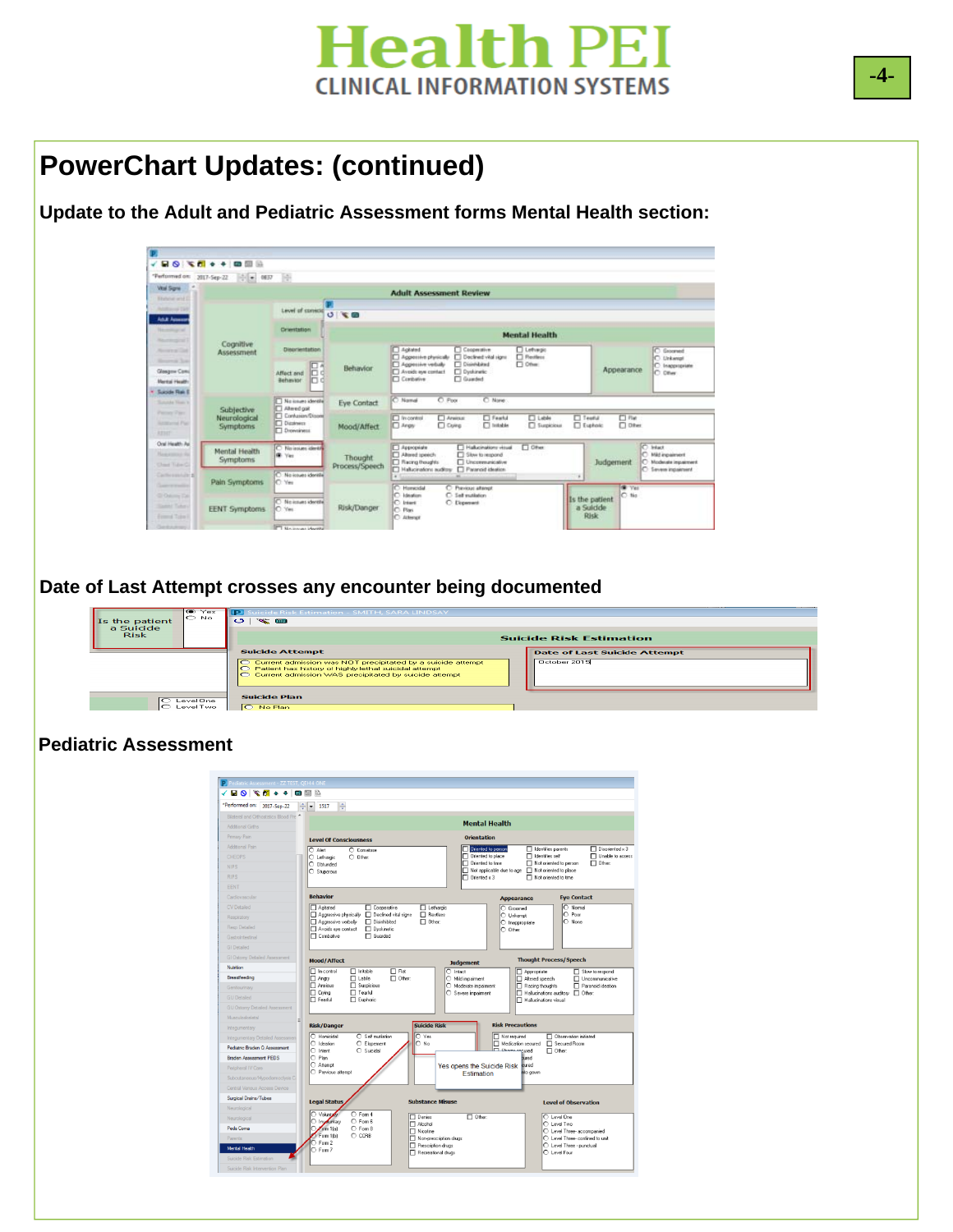

# **PowerChart Updates: (continued)**

#### **New Dictated Documents in CIS:**

After the implementation of the eScription Project, the following physician documents will be available in CIS:

- 1. **Hospitalist Hand Off Summary** under **Admission/Discharge Records**
- 2. **Internal Medicine Clinic Letter** under **Physician Clinic Consults**
- 3. **Paediatric Clinic Letter** under **Physician Clinic Consults**



**We are merging several Nursing positions which have like functionality/security in the system:**  The only change staff will experience will be that there will *no longer* be a pop up for the Establishing a relationship box when you open a patient's chart. All the amalgamated positions will have the default relationship of Nurse.

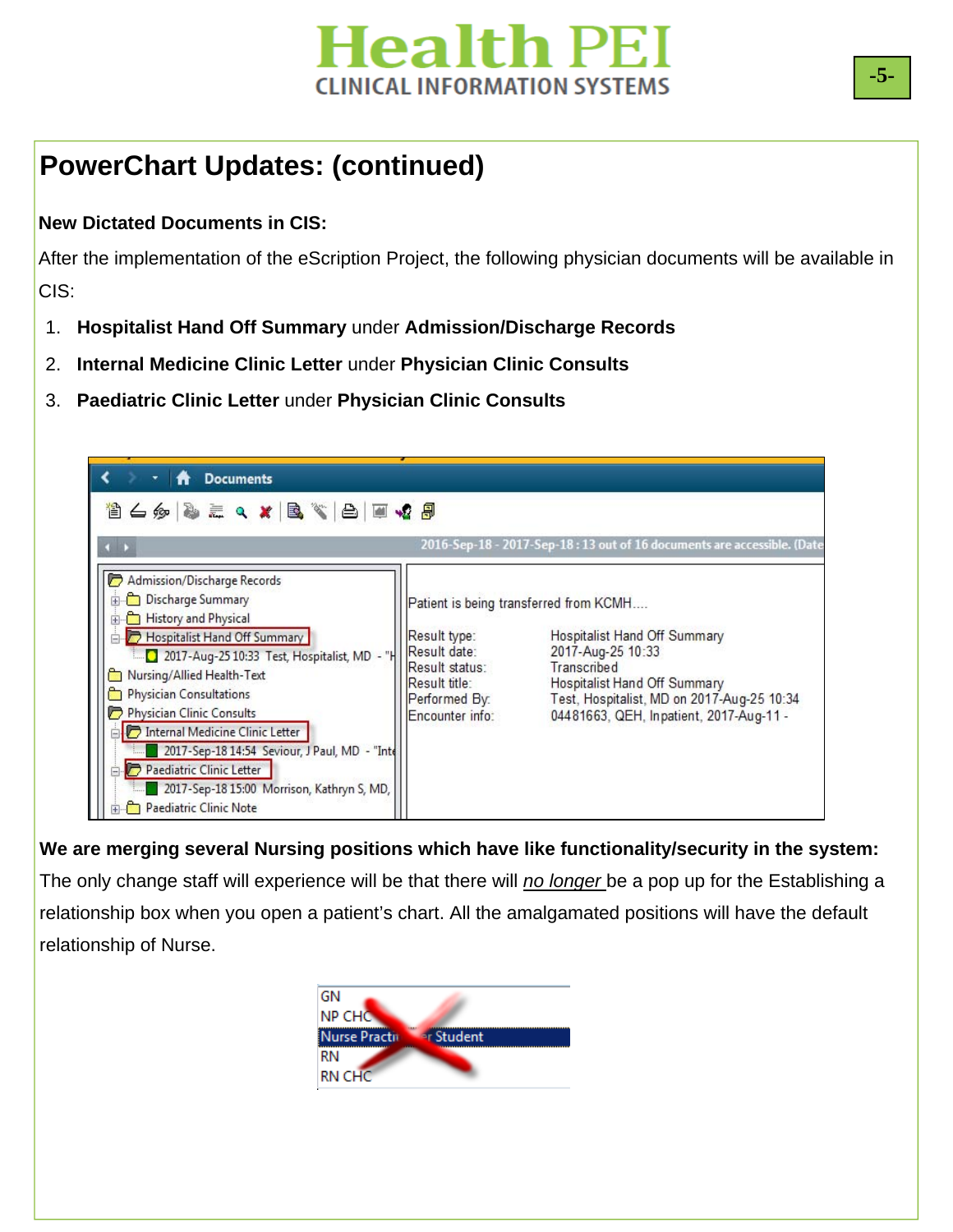# **Health PEI CLINICAL INFORMATION SYSTEMS**

# **PowerChart Updates: (continued)**

#### **Nutrition Services Documentation Go Live:**

Nutrition Services (Dietitians and Food Services Supervisors) will be documenting on several new forms. The forms will post to the documents tab under the type of Nutrition Services Documentation.



#### **Updates to the Ad Hoc Folder:**

| <b>P</b> Ad Hoc Charting - ZZ TEST, PATIENT SIXTEEN<br><b>@</b> Admission/Transfer/Discharge<br><b>Co</b> Activities of Daily Living<br><b>nom</b> Assessments<br><b>s</b> Education<br><b>Exents</b><br><b>En</b> IVTherapy/Procedures/POC<br><b>Em</b> Ambulatory Care<br><b>ED</b> Forms<br><b>Et Palliative Care</b><br><b>E</b> Peri-Operative<br>Maternal Documentation<br><b>REAL</b><br><b>En</b> Provincial Stroke Unit<br>Nutrition Services | 图 Adult Nutrition Assessment Plan<br><b>B</b> Calorie Count<br>■ Critical Care Nutrition Assessment Plan<br>■ Stroke Nutrition Assessment Plan<br>■ Malnutrition Subjective Global Assessment Screening Tool<br>■ Consult to Nutritionist Pediatric<br>目 Dietary Concerns<br><b>■ TPN Assessment</b><br>目 Tube Feeding Assessment<br>图 Food Service Supervisor Note |
|--------------------------------------------------------------------------------------------------------------------------------------------------------------------------------------------------------------------------------------------------------------------------------------------------------------------------------------------------------------------------------------------------------------------------------------------------------|---------------------------------------------------------------------------------------------------------------------------------------------------------------------------------------------------------------------------------------------------------------------------------------------------------------------------------------------------------------------|
|--------------------------------------------------------------------------------------------------------------------------------------------------------------------------------------------------------------------------------------------------------------------------------------------------------------------------------------------------------------------------------------------------------------------------------------------------------|---------------------------------------------------------------------------------------------------------------------------------------------------------------------------------------------------------------------------------------------------------------------------------------------------------------------------------------------------------------------|